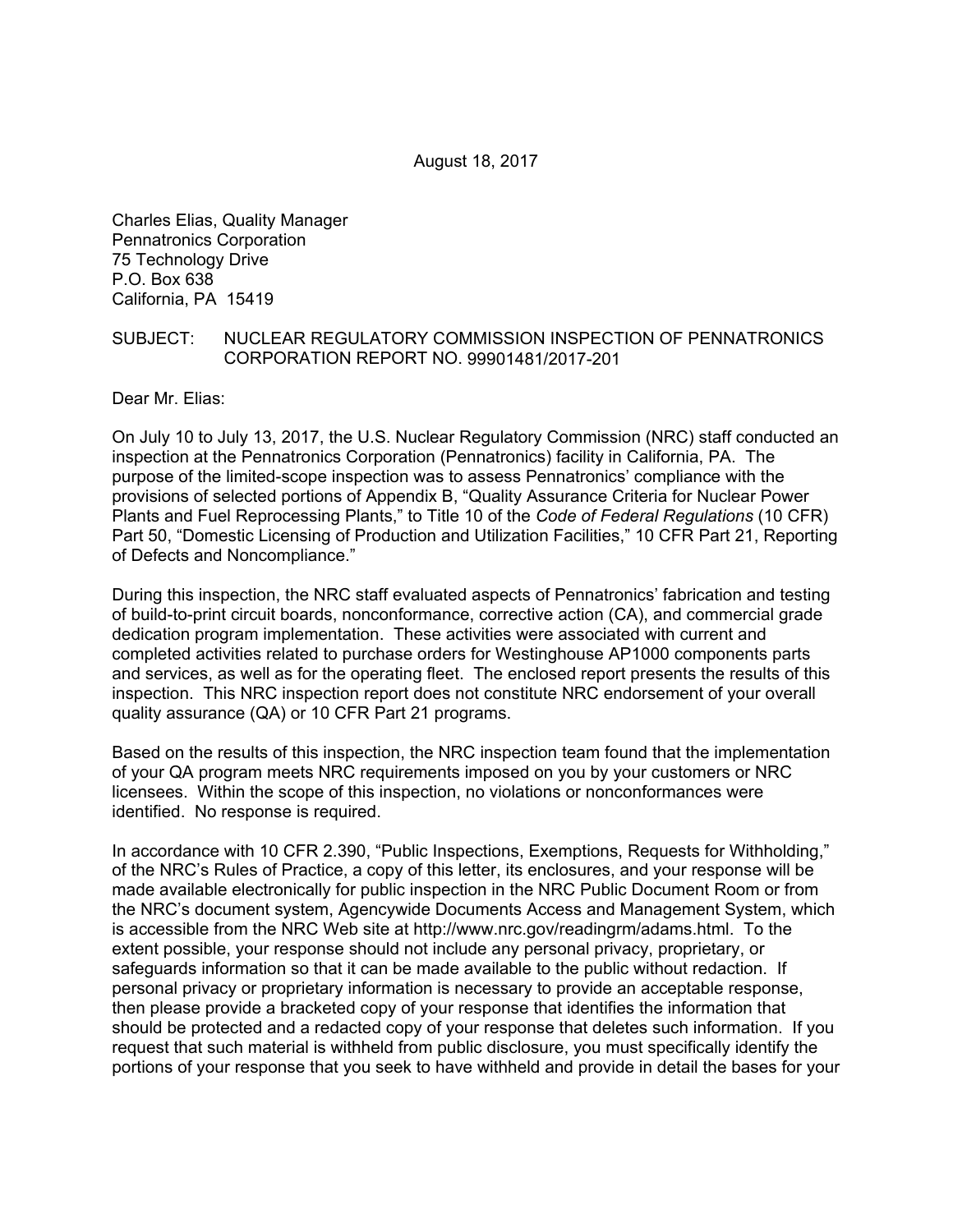claim (e.g., explain why the disclosure of information will create an unwarranted invasion of personal privacy or provide the information required by 10 CFR 2.390(b) to support a request for withholding confidential commercial or financial information). If safeguards information is necessary to provide an acceptable response, please provide the level of protection described in 10 CFR 73.21, "Protection of Safeguards Information: Performance Requirements."

Sincerely,

## */RA/*

Terry W. Jackson, Chief Quality Assurance Vendor Inspection Branch-1 Division of Construction Inspection and Operational Programs Office of New Reactors

Docket No.: 99901481

Enclosure: Inspection Report No. 99901481/2017-201 and Attachment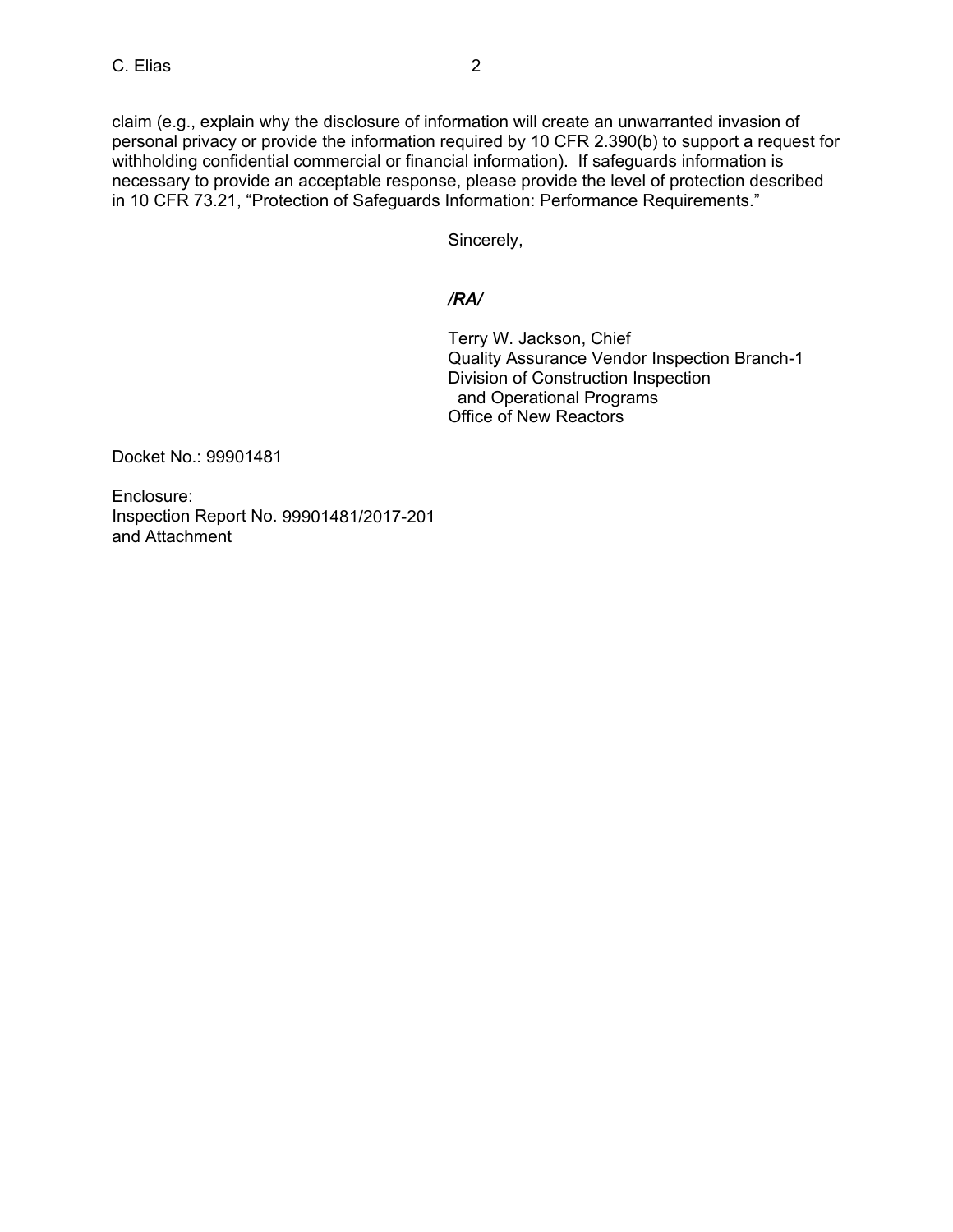## C. Elias 3

### SUBJECT: NUCLEAR REGULATORY COMMISSION INSPECTION OF PENNATRONICS CORPORATION REPORT NO. 99901481/2017-201

Dated: August 18, 2017

DISTRIBUTION: ASakadales KKavanagh JBurke NRO\_DCIP Distribution ConE\_Resource celias@pennatronics.com

|            |              | ADAMS Accession No.: ML17226A128 | *via email * |            | NRO-002  |
|------------|--------------|----------------------------------|--------------|------------|----------|
| <b>OFC</b> | NRO/DCIP RII |                                  | NRO/DCIP     | I NRO/DCIP | NRO/DCIP |

| <b>OFFICIAL RECORD COPY</b> |                  |            |                  |                  |                  |
|-----------------------------|------------------|------------|------------------|------------------|------------------|
| <b>DATE</b>                 | 08/15/17         | 08/14/17   | 08/14/17         | 08/15/17         | 08/18/17         |
| <b>NAME</b>                 | GGalletti        | LCastelli* | PNatividad*      | AArmstrong       | TJackson         |
| ו טרע                       | <b>INRU/LULE</b> | <b>KIL</b> | <b>INRU/LULE</b> | <b>INRU/LULE</b> | <b>INRU/LULE</b> |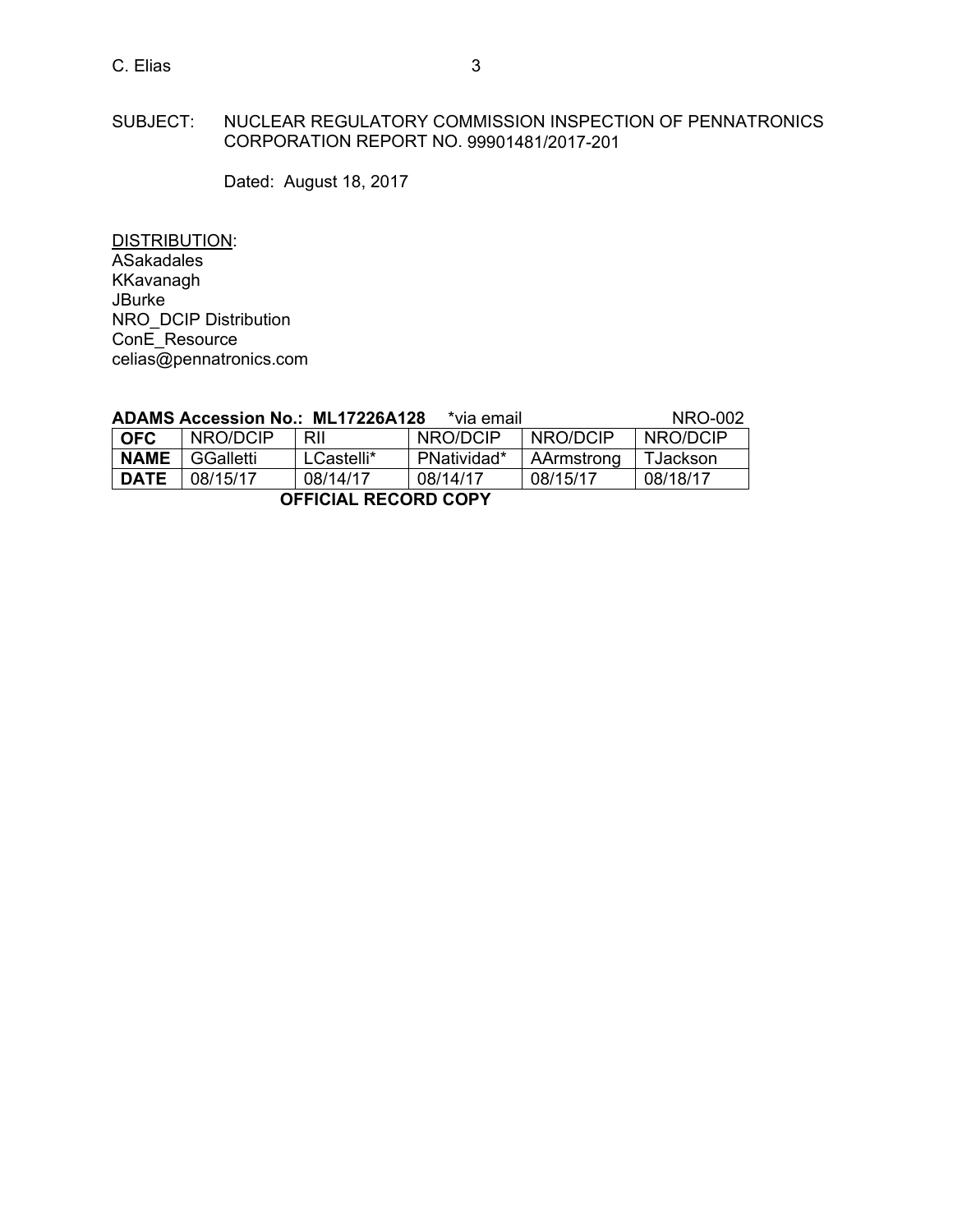#### **U.S. NUCLEAR REGULATORY COMMISSION OFFICE OF NEW REACTORS DIVISION OF CONSTRUCTION INSPECTION AND OPERATIONAL PROGRAMS VENDOR INSPECTION REPORT**

| Docket No.:                       | 99901481                                                                                                                                                                                                                                                                               |                                                     |  |
|-----------------------------------|----------------------------------------------------------------------------------------------------------------------------------------------------------------------------------------------------------------------------------------------------------------------------------------|-----------------------------------------------------|--|
| Report No.:                       | 99901481/2017-201                                                                                                                                                                                                                                                                      |                                                     |  |
| Vendor:                           | Pennatronics Electric Company, LLC                                                                                                                                                                                                                                                     |                                                     |  |
| <b>Vendor Contact:</b>            | <b>Charles Elias, Quality Manager</b><br>Pennatronics Corporation<br>75 Technology Drive<br>P.O. Box 638<br>California, PA 15419<br>Email: celias@pennatronics.com                                                                                                                     |                                                     |  |
| <b>Nuclear Industry Activity:</b> | Pennatronics scope of supply includes build-to-print electronic<br>assembly contract manufacturing of safety-related components<br>including fabrication, testing, and delivery for the AP1000 new<br>reactor combined license holders and applicants, and current<br>operating fleet. |                                                     |  |
| <b>Inspection Dates:</b>          | July 10-13, 2017                                                                                                                                                                                                                                                                       |                                                     |  |
| Inspection Team Leader:           | Greg Galletti                                                                                                                                                                                                                                                                          | NRO/DCIP/QVIB-1                                     |  |
| Inspectors:                       | Lisa Castelli<br>Aaron Armstrong<br><b>Philip Natividad</b>                                                                                                                                                                                                                            | R-II/DCI/CIB1<br>NRO/DCIP/QVIB-1<br>NRO/DCIP/QVIB-1 |  |
| Approved by:                      | Terry W. Jackson, Chief<br>Quality Assurance Vendor Inspection Branch-1<br>Division of Construction Inspection<br>and Operational Programs<br>Office of New Reactors                                                                                                                   |                                                     |  |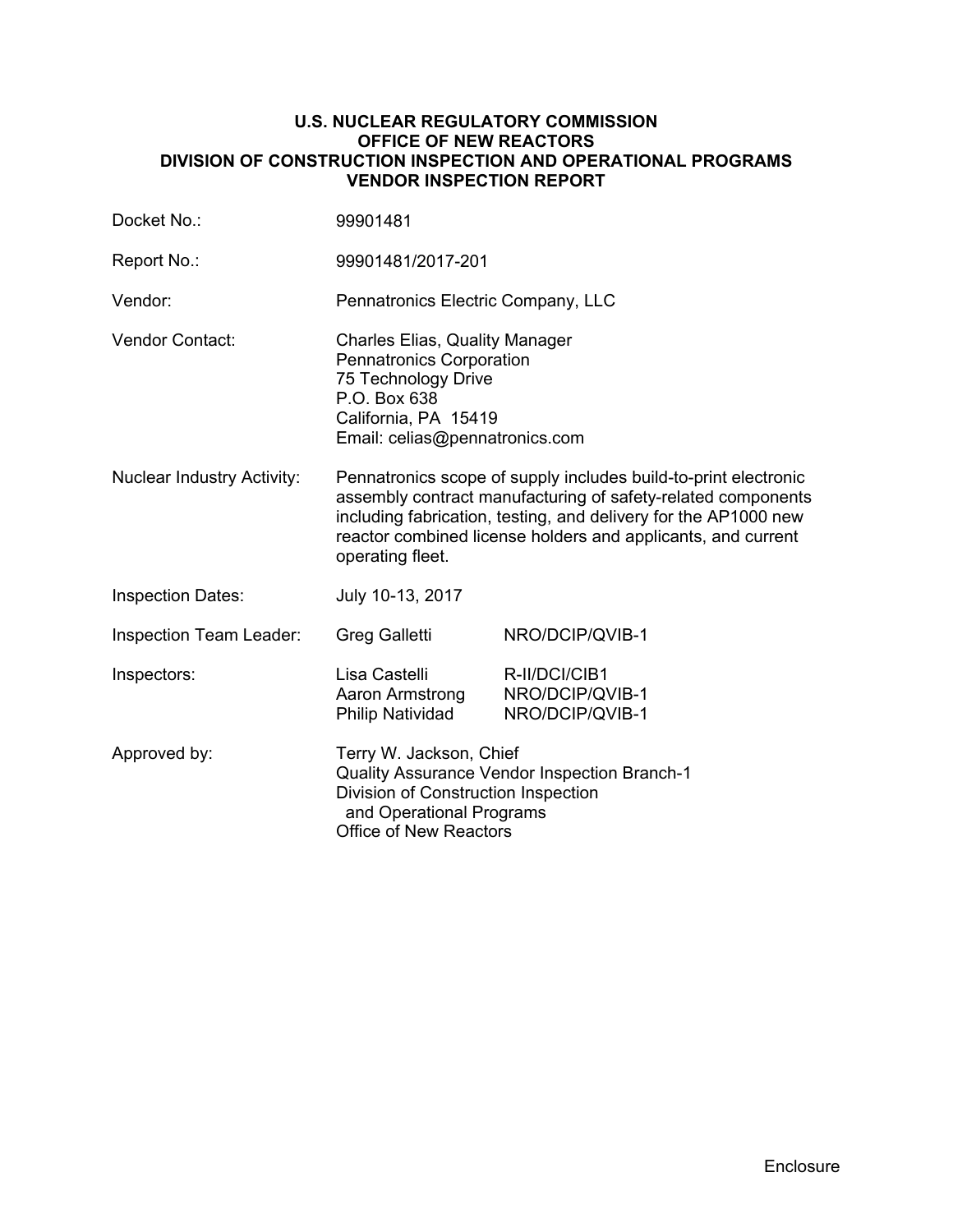### **EXECUTIVE SUMMARY**

#### Pennatronics Electric Company 99901481/2017-201

The U.S. Nuclear Regulatory Commission (NRC) staff conducted this vendor inspection to verify that Pennatronics Electric Company, LLC (hereafter referred to as Pennatronics), implemented an adequate quality assurance program that complies with the requirements of Appendix B, "Quality Assurance Criteria for Nuclear Power Plants and Fuel Reprocessing Plants," to Title 10 of the *Code of Federal Regulations* (10 CFR) Part 50, and "Domestic Licensing of Production and Utilization Facilities," 10 CFR Part 21, "Reporting of Defects and Noncompliance." The inspectors conducted this inspection at the Pennatronics facility in California, Pennsylvania, on July 10-13, 2017.

This inspection evaluated aspects of Pennatronics' programs for the fabrication and testing of build-to-print circuit boards for use in nuclear safety-related system applications. The enclosed report presents the results of this inspection. This NRC inspection report does not constitute NRC endorsement of your overall quality assurance (QA) or 10 CFR Part 21 programs.

During this inspection, the NRC staff evaluated aspects of Pennatronics' fabrication and testing of build-to-print circuit boards, and nonconformance, corrective action (CA), and commercial grade dedication (CGD) program implementation. These activities were associated with current and completed activities related to purchase orders for Westinghouse AP1000 components parts and services, as well as, the current operating fleet.

The following regulations served as the bases for this NRC inspection:

- Appendix B to 10 CFR Part 50
- 10 CFR Part 21

The inspectors used Inspection Procedure (IP) 43002, "Routine Inspections of Nuclear Vendors," dated July 15, 2013, and IP 43004, "Inspection of Commercial-Grade Dedication Programs," dated January 27, 2017.

The information below summarizes the results of this inspection.

#### Design Requirements Translation and Integration

The inspectors concluded that Pennatronics' implementation of their policy and procedures for control of design requirements for fabrication of build-to-print circuit boards satisfy the regulatory requirements set forth in Criterion III, "Design Control," of Appendix B to 10 CFR Part 50. No findings of significance were identified.

#### Commercial-Grade Dedication Program

The inspectors concluded that Pennatronics' implementation of their policy and procedures for CGD activities associated with build-to-print circuit boards and other equipment satisfy the regulatory requirements set forth in Criterion III, "Design Control," and Criterion VII, "Control of Purchased Material, Equipment, and Services." No findings of significance were identified.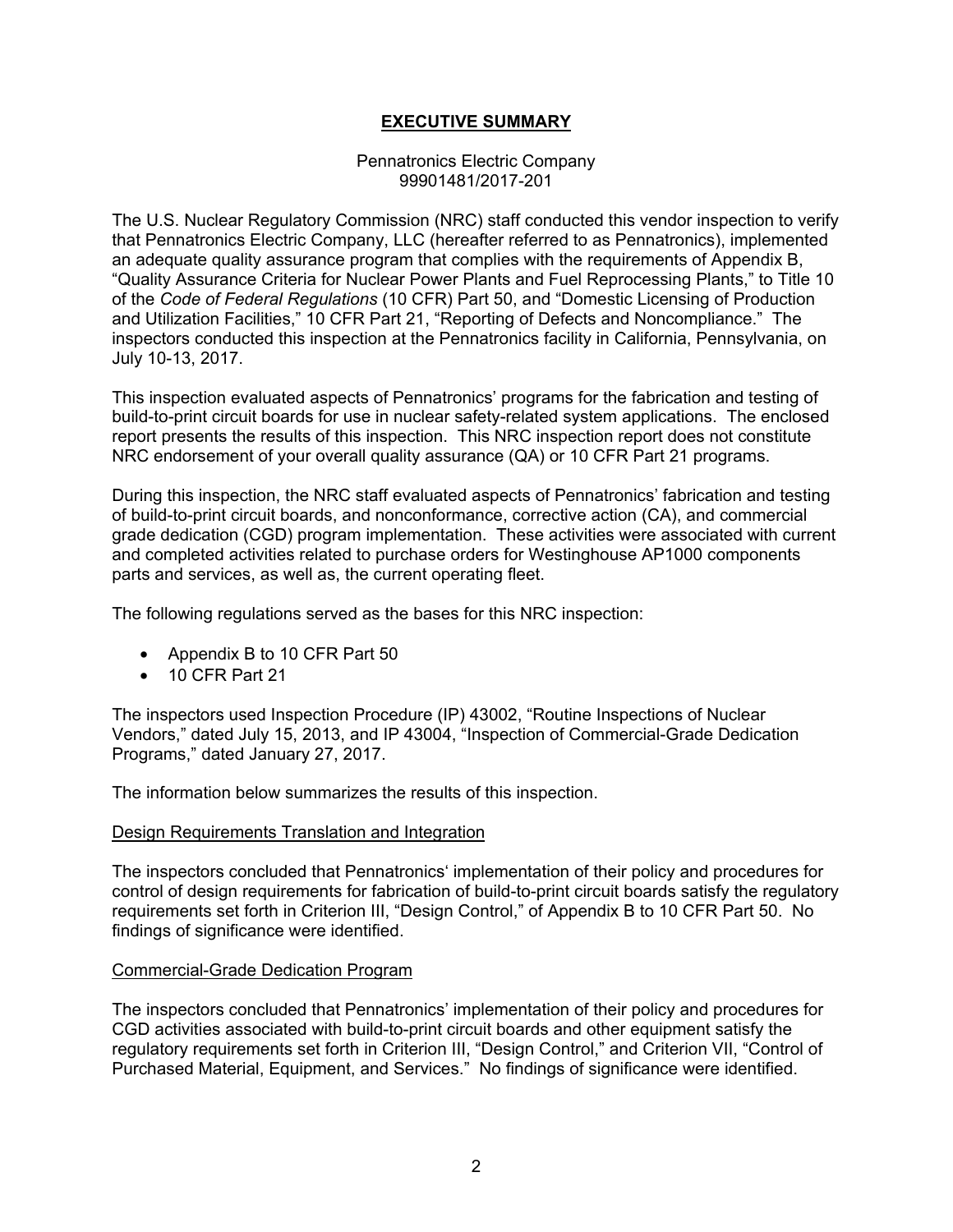#### Inspection

The inspectors concluded that Pennatronics' implementation of their policy and procedures for control of inspection activities associated with the build-to-print circuit boards satisfies the requirements of Criterion X, "Inspection," of Appendix B to 10 CFR Part 50. No findings of significance were identified.

#### Test Control

The inspectors concluded that Pennatronics' implementation of their policy and procedures for the control of testing activities associated with build-to-print circuit boards satisfy the regulatory requirements set forth in Criterion XI, "Test Control," of Appendix B to 10 CFR Part 50. No findings of significance were identified.

#### Non-Conformance and Corrective Action Program Implementation

The inspectors concluded that Pennatronics' implementation of their policy and procedures for the control of nonconforming items and corrective action activities associated with build-to-print circuit boards satisfy the regulatory requirements set forth in Criterion XV, "Control of Nonconformance," and Criterion XVI, "Corrective Action," of Appendix B to 10 CFR Part 50. No findings of significance were identified.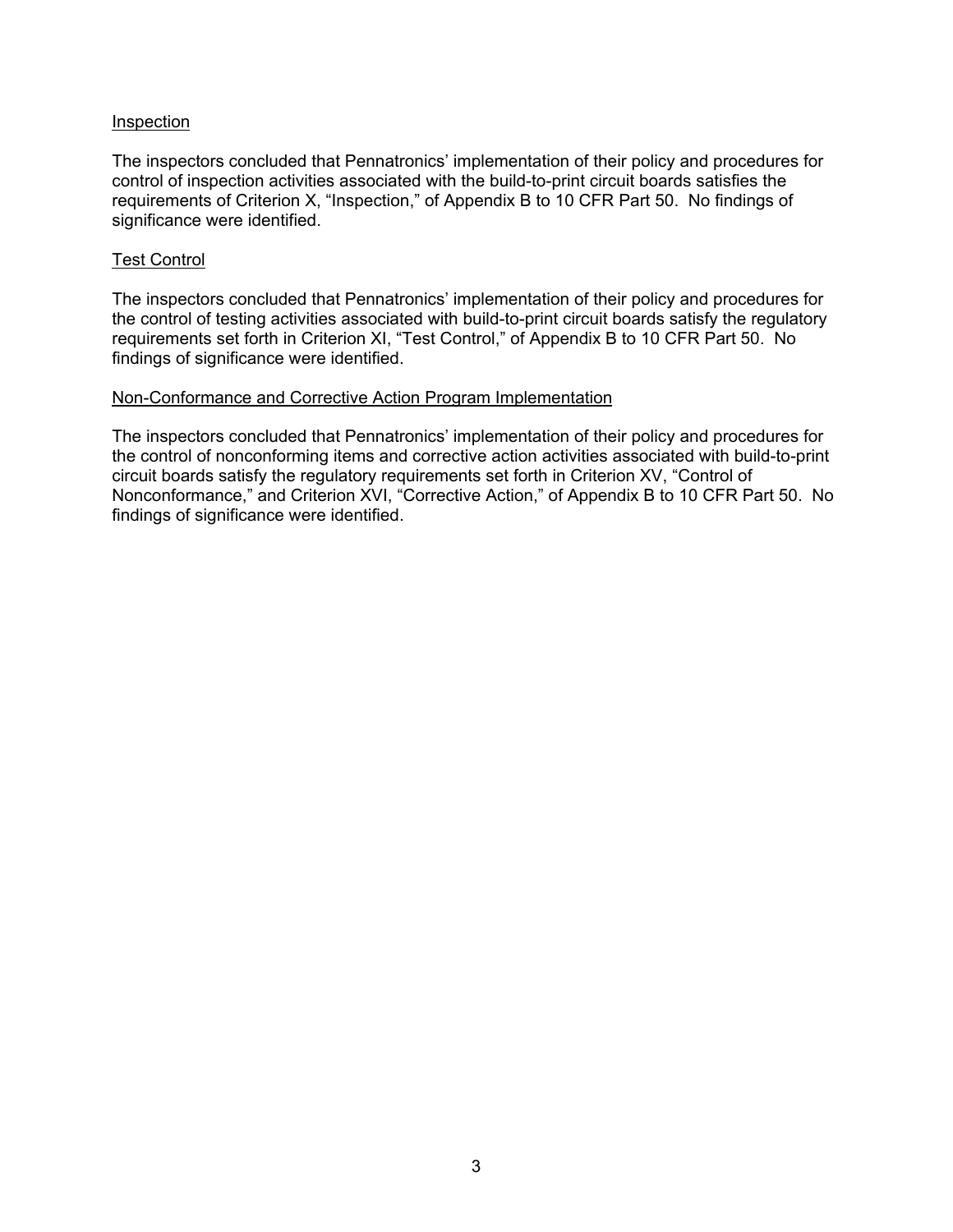### **REPORT DETAILS**

#### 1. Design Requirements Translation and Integration

#### a. Inspection Scope

The inspectors reviewed a sample of purchase orders (POs) for electronic subcomponent assemblies procured by Westinghouse for use in safety-related systems. Inspectors reviewed Westinghouse Procedures QSP-201 and Westinghouse Business Policy BMS-SCM-10 regarding administrative controls required by the PO, as well as the required technical design material and assembly specifications in Westinghouse drawings. Inspectors verified that the sampled requirements were appropriately translated to Pennatronics' assembly travelers and work instructions. In addition, the inspectors evaluated the implementation of Pennatronics' design control process associated with the component interface module (CIM), safety remote node controller (SRNC), and Solid state Protection system (SSPS) Modules fabrication and assemblies.

The inspectors reviewed Pennatronics' process for preparation of fabrication drawings, and travelers, and the translation of quality and technical requirements into Pennatronics' procedures and process controls for PO 4500630849 – AP1000 CIM Assembly, PO 4500679796 – SRNC Module assembly, and PO 4500693984 – SSPS Series UVD. The NRC inspector's verified that the materials used in the construction of these assemblies appropriately conform to the material specification identified in the design drawing and the design conforms to code. In addition, the NRC inspection team verified Pennatronics design change process per Procedure QOP 42-04, "Change Notice," Revision 4, dated June 27, 2016, by reviewing changes initiated by Westinghouse and verified these initiated changes were performed in accordance with the approved Pennatronics procedure.

The NRC inspectors observed wave soldering per Work Order 0020040601, "6D30818G07, 7300 NAL Signal comparator cards," Revision 7, for PO 4500711489, "NAL Card, 7300 Redesigned, Signal comparator," dated January 16, 2017. The NRC inspections team also observed the pre-burn-in testing per Work Order 0020041266, "10060D44G01, Firing Circuit cards, ROD," for PO 4500717859, "Card, Firing Circuit," dated March 23, 2017.

The inspectors reviewed Pennatronics' Procedure QOP 74-03 Revision 7, dated January 3, 2012, that governed the control of purchased items for PO 4500630849 – AP1000 CIM Assembly, PO 4500679796 – SRNC Module assembly, and PO 4500693984 – SSPS Series UVD. The NRC inspectors also reviewed Certificate of Conformance (CofCs) and Nonconformance reports associated with the AP1000 CIM Assembly.

Inspectors observed Pennatronics' automated and manual manufacturing and inspection processes for individual steps of assembly travelers. Component traceability from inventory to loading of the automated feeder magazines, as well as setup of the automated surface mount technology machine, was observed.

Inspectors also reviewed Pennatronics' Procedures QOP-42-04 and QOP-4304-01 regarding administrative controls requiring evaluation of design changes.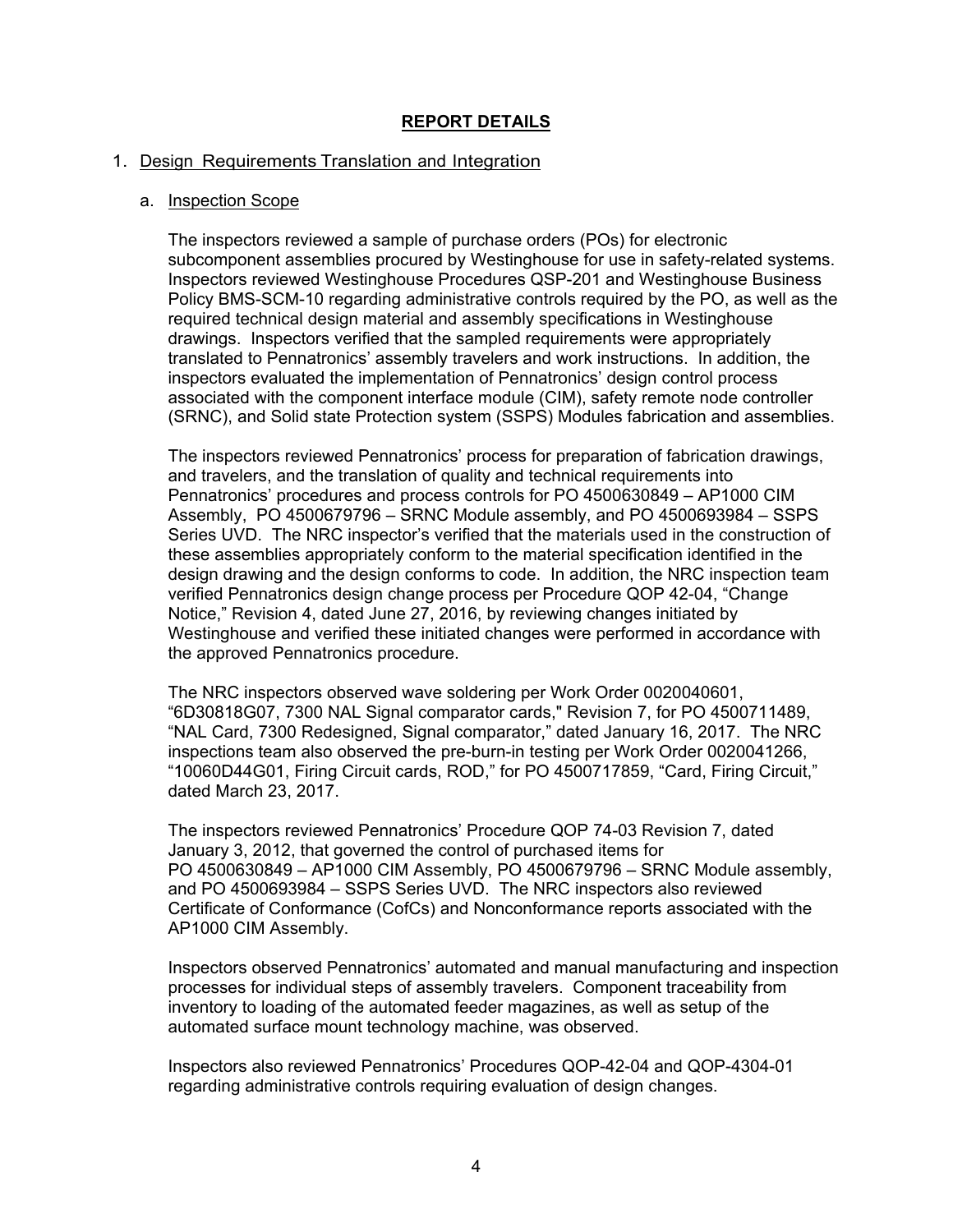A listing of documents reviewed and personnel interviewed is included in the attachment to this report.

#### b. Observations and Findings

No findings of significance were identified.

c. Conclusion

The inspectors concluded that Pennatronics' implementation of their policy and procedures for control of fabrication of build-to-print circuit boards satisfy the regulatory requirements set forth in Criterion III, "Design Control," of Appendix B to 10 CFR Part 50. No findings of significance were identified.

#### 2. Commercial-Grade Dedication Program (CGD)

#### a. Inspection Scope

The inspectors reviewed Westinghouse Commercial Grade Instructions (CGIs) associated with the sampled POs. Since Westinghouse retains design authority for the components, and Pennatronics only provides build-to-print manufacturing of these subcomponents. Westinghouse completes any associated CGIs and CGD process following their receipt of these subcomponents from Pennatronics. Furthermore, as an Appendix B supplier on Westinghouse's Qualified Supplier List, Pennatronics can be considered to provide Appendix B subcomponents wherein CGD is not required to be completed at Pennatronics.

For certain CGIs, where a portion of stated critical characteristics were indicated to be verified at Pennatronics, such as pre-assembly dimensional checks and post-burn-in functional tests, the inspectors reviewed a sample of the documented dedication acceptance activities, and found those documented evaluations were adequate. The inspectors interviewed assembly technicians and inspectors on the shop floor. Since Pennatronics does not create a sampling population for dedication and instead performs post-assembly tests on 100 percent of their safety-related manufactured components, NRC inspectors did not review any dedication sampling plan of completed lots/batches.

b. Observations and Findings

No findings of significance were identified.

c. Conclusion

The inspectors concluded that Pennatronics' implementation of their policy and procedures for control of fabrication of build-to-print circuit boards satisfy the regulatory requirements set forth in Criterion III, "Design Control," and Criterion VII, "Control of Purchased Material, Equipment, and Services," of Appendix B to 10 CFR Part 50. No findings of significance were identified.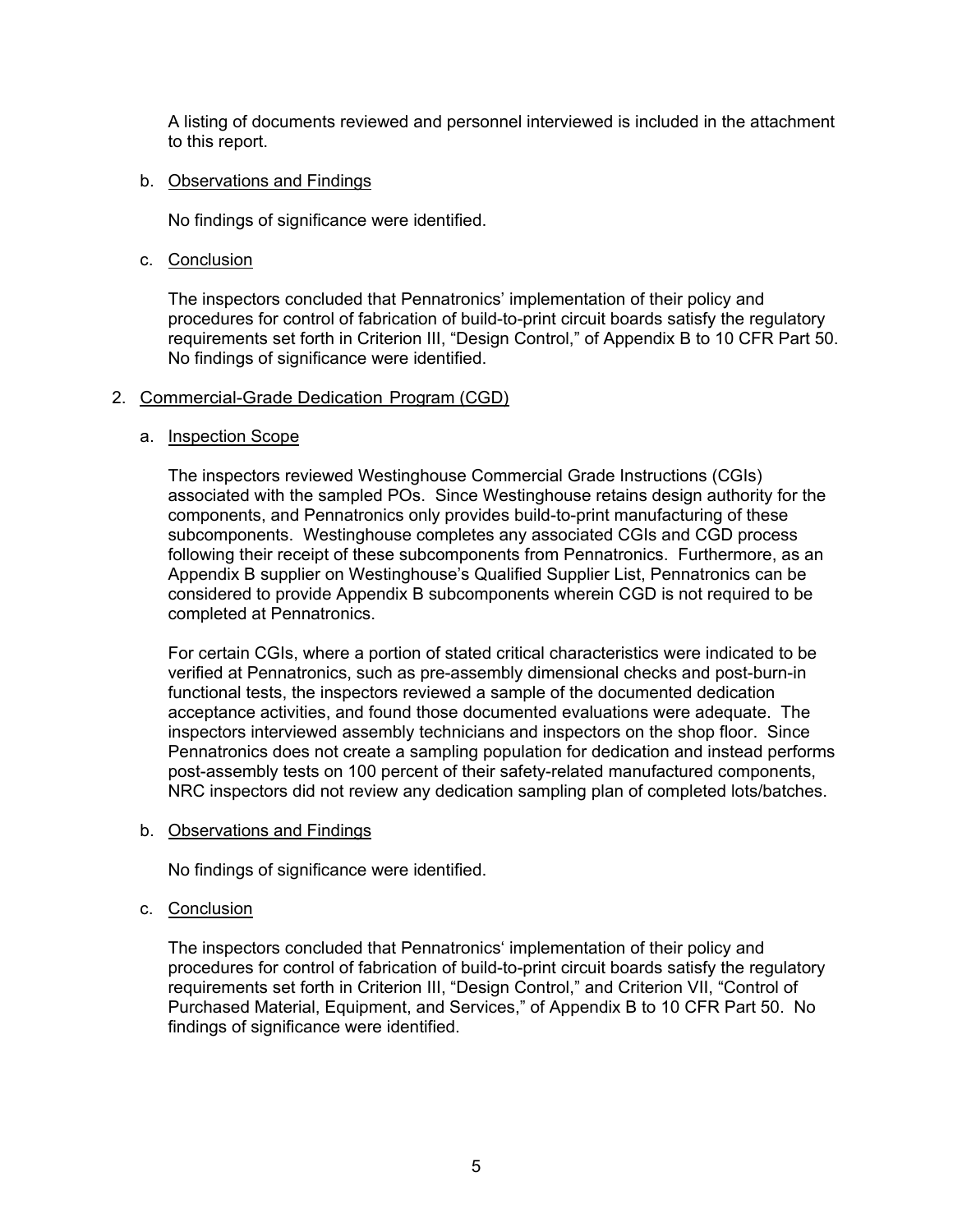#### 3. Inspection

#### a. Inspection Scope

The inspectors observed receipt inspection activities associated with a CIM input board (Pennatronics Part Number 305-0020736). The inspectors confirmed the technician implemented Procedure REC INSP-03, "Receiving Inspection Plan," which referenced Procedure IPC-A-600, "Receiving Inspection," for performance of dimensional and visual inspection activities. For this receipt inspection activity, 100 percent of the bare boards were inspected. The inspectors confirmed the measurement equipment consisting of a digital thickness gauge (Serial Number 004858) and digital caliper (Serial Number 8351279), were within current calibration specifications and suitable for the dimensional measurement activities based on a review of the respective certificates of calibration. The inspectors confirmed the inspection was performed using the proper revision of the design drawings and that recorded measurement values and associated measurement and test equipment (M&TE) were adequately documented on the receipt inspection forms.

The inspectors also reviewed Commercial Grade Survey (CGS) #1509001 performed by Pennatronics of the manufacturer of the printed circuit boards under inspection. The CGS was performed in accordance with Pennatronics Operational Procedure QOP-4307-01-1, "Commercial Grade Survey Plan," and associated CGS form. The inspectors confirmed the plan identified specific critical characteristics (CCs) of interest and associated acceptance criteria related to the specific controls on the scope of supply by the vendor. CC's included, but not limited to, procurement control, material identification and control, manufacturing and production, inspection and test, and M&TE were specifically evaluated.

### b. Observations and Findings

No findings of significance were identified.

### c. Conclusion

The inspectors concluded that Pennatronics' implementation of their policy and procedures for control of build-to-print circuit boards satisfy the regulatory requirements set forth in Criterion XII, "Inspection," of Appendix B to 10 CFR Part 50. No findings of significance were identified.

### 4. Test Control

#### a. Inspection Scope

The NRC inspection team reviewed policies, purchase order requirements and procedures associated with build-to-print services and safety related inspection and testing of printed circuits boards to verify compliance with Criterion XI, "Test Control," of Appendix B. The review included documentation associated with Component Interface Module Safety Related Node Controller (CIM-SRNC) subsystem assemblies for Westinghouse Electric Company PO 4500630849. In addition, the team observed in-process testing for additional purchase orders.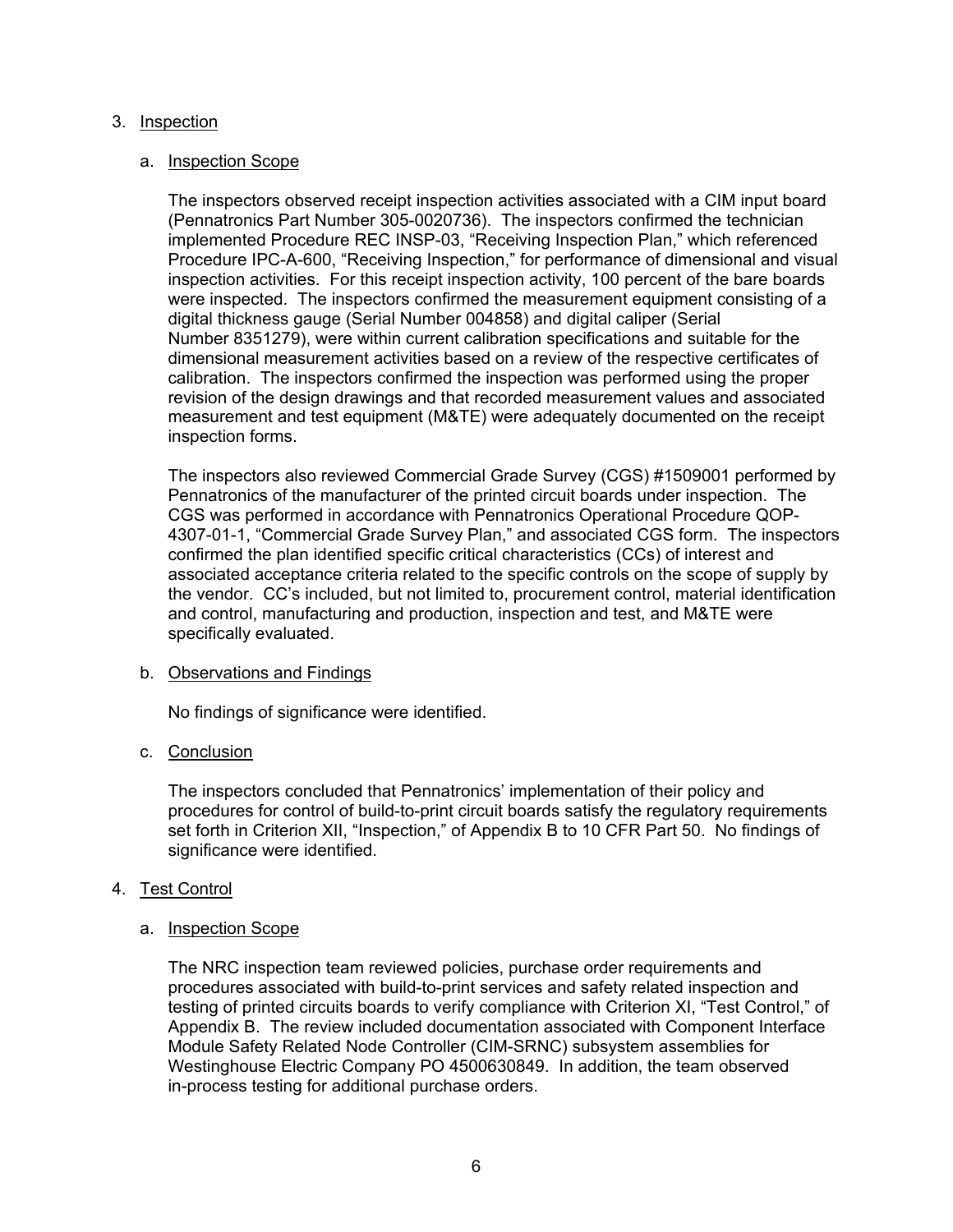The NRC inspection team reviewed Procedure QSP-201, "Westinghouse Quality Specification for Procurement, Services Associated with Build-to-print Printed Circuit Board (PCB) Assemblies," Revision 7, dated February 2015, to assess assembly, test and inspection requirements for the implementation of PO 4500630849.

Per Procedure QSP Section 1.5,"Inspection," personnel performing inspection on Westinghouse items shall have an annual vision examination. The NRC inspection team reviewed Pennatronics Quality Operating Procedure, QOP-82-05, "Inspector Annual Eye Exam," to confirm it was consistent with the Westinghouse specification and to verify completion by reviewing a sample of visual exam records of personnel performing acceptance inspections. Per Procedure QSP-201, Section 1.5.2, "In-Process Inspections," PCB assemblies shall be inspected to meet the requirements of the Institute of Printed Circuits Standard, IPC-A-610. The team observed an in-process ball-grid arrays (BGA) X-ray Inspection 940-0024816-QC03, "R100NA Host Board," Revision 4 and sampled records to confirm the in-process inspection was performed by an inspector certified to Standard IPC-A-610 and trained per Pennatronics Work Instruction, WI-SMT-41, "NIS NXR-1525 X-Ray Working Instruction."

Per Procedure QSP-201, Section 1.4, "Assembly and Test," Pennatronics performed a series of tests in accordance with the Westinghouse procurement package. The inspection team sampled the quality data package to verify completion of the test scope as defined in the Westinghouse PO 4500630849. Specifically, the inspection team reviewed a sample of the results of in-circuit tests (ICT), BGA X-ray inspections, and functional tests to confirm the tests were adequately performed and documented.

The NRC inspection team observed in-process ICT Procedure, 940-0020810-CT01, "Sonix Main ICT," Revision 15. The purpose of the procedure is to verify correct placement and connectivity of components attached to the PCB assembly using the Agilent 3070. During performance of the procedure, the test technician identified an assembly failure. The NRC inspection team reviewed Procedure QOP-82-04, "In-Process, Test and Final Inspection Procedure," to confirm the test technician performed and adequately documented the finding on the process inspection Form QOP-82-04-1 and that the assembly was retested in accordance with the original testing requirements.

The NRC inspection team reviewed Engineering Deviation Request EDR #0916 to confirm it was initiated, completed and implemented in accordance with Procedure QOP-42-05, "Engineering Deviation," Revision 4. The inspectors reviewed the associated change notice, change notice review form, certificate of conformance, printed circuit board test report, and final inspection documentation. For the sample selected, the NRC inspectors confirmed the engineering deviation was adequately processed and completed.

#### b. Observations and Findings

No findings of significance were identified.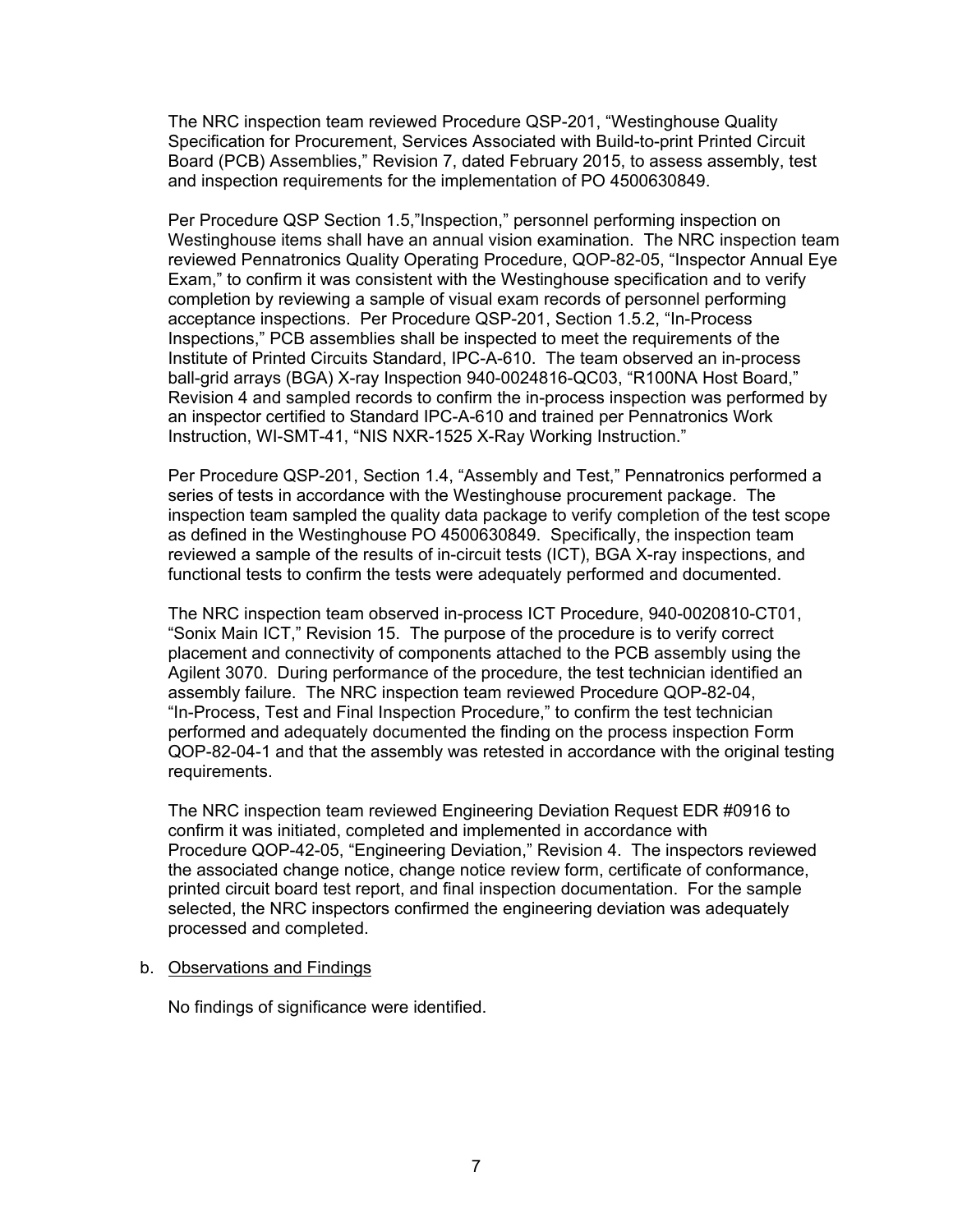### c. Conclusion

The NRC inspection team determined that Pennatronics implementation of its policies and procedures associated with test control satisfy the regulatory requirements set forth in Criterion XI, "Test Control," of Appendix B to 10 CFR Part 50 based on the limited number of samples reviewed. No findings of significance were identified.

#### 5. Nonconformance Program Implementation

#### a. Inspection Scope

The inspectors reviewed Procedure QOP-83-01, "Control of Nonconforming Product," Revision 13, dated June 8, 2017, to verify the vendors program provided adequate guidance for the identification, segregation, evaluation, and disposition of nonconforming items identified during receipt, production, testing, and final inspection.

The inspectors performed a walkdown of the facility nonconforming material reports (NCMRs) hold areas and verified the items segregated in those areas were adequately identified and accompanied by a populated NCMR form. The areas were adequately demarcated and physically separated from the production stock to minimize opportunity for inadvertently reintroducing nonconforming items into production.

The inspectors reviewed a sample of NCMRs to verify the vendor was actively identifying, documenting, evaluating, and correcting nonconforming conditions prior to and during production activities. The inspectors evaluated NCMRs identified from a range of activities including, receipt of material, stockroom activities, production, and testing.

- NCMR No. 9168, Installation Error or Damage, dated April 1, 2016
- NCMR No. 9766, Supplier Defect or Specification Issue, dated December 5, 2016
- NCMR No. 8868, Supplier Defect or Specification Issue, dated January 5, 2016
- NCMR No. 9446, Installation Error or Damage, dated July 21, 2016
- NCMR No. 10022, Damaged Handling, dated March 9, 2017
- NCMR No. 9483, Assy Failed Test, dated August 2, 2016
- NCMR No. 10042, Supplier Defect or Specification Issue, dated March 15, 2016
- NCMR No. 9243, Supplier Defect or Specification Issue, dated May 5, 2016
- NCMR No. 10042, Assy Failed Test, dated March 24, 2016
- NCMR No. 9138, Assy Failed Test, dated March 24, 2016
- NCMR No. 10057, PEM Issue, dated March 21, 2017
- NCMR No. 9074, Assy Failed Test, dated March 4, 2016

### b. Observations and Findings

No findings of significance were identified.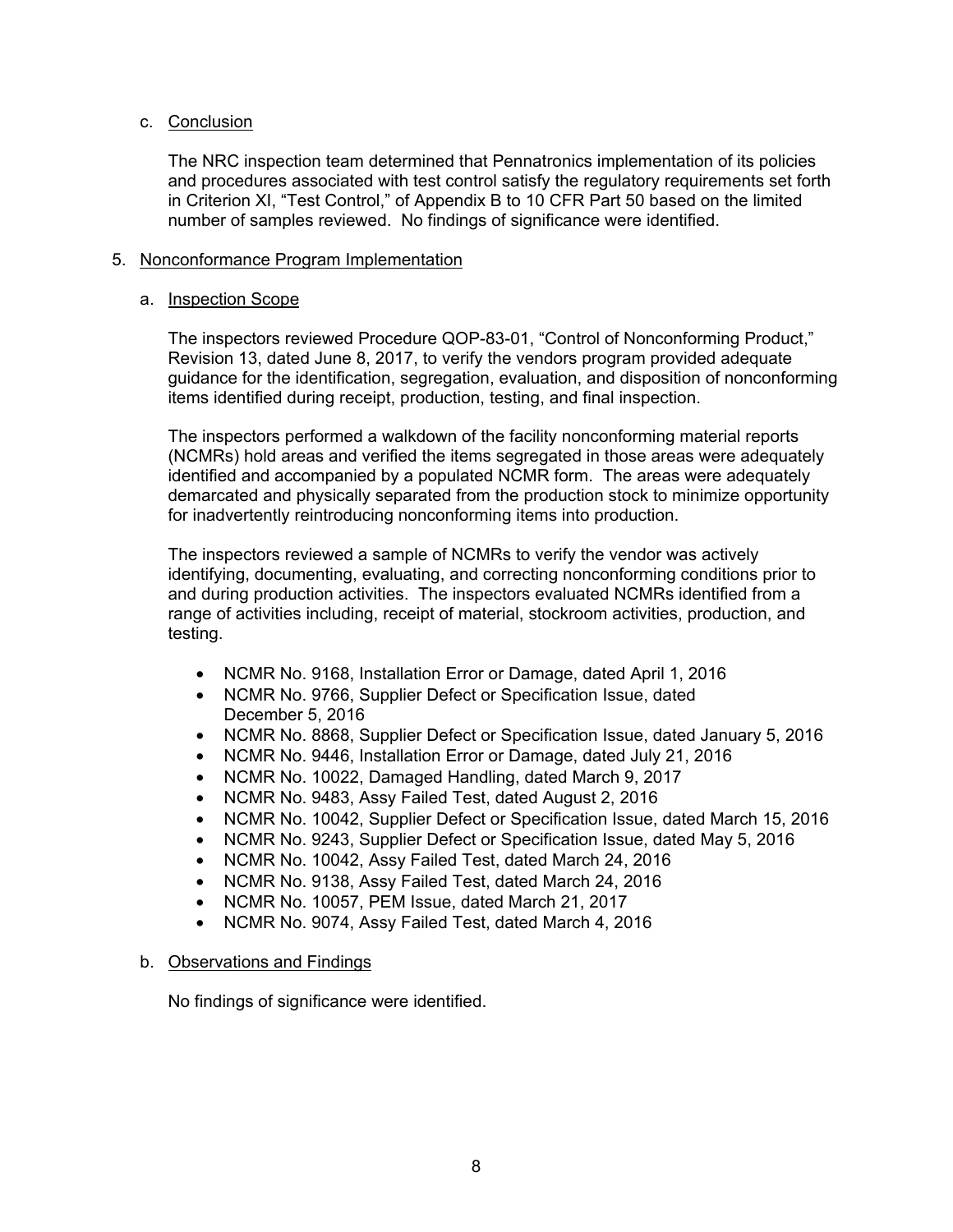### c. Conclusion

The inspectors concluded that Pennatronics' implementation of their policy and procedures for control nonconforming items satisfy the regulatory requirements set forth in Criterion XV, "Control of Nonconforming Items," of Appendix B to 10 CFR Part 50. No findings of significance were identified.

#### 6. Corrective Action Program Implementation

#### a. Inspection Scope

The inspectors reviewed Procedure QOP-85-02, "Corrective and Preventive Actions," Revision 5, dated June 20, 2013, and Procedure QOP-85-03, "Supplier Corrective Action," Revision 4, dated March 2, 2015, to verify the vendors program provided adequate guidance for the identification, evaluation, and disposition of nonconforming items identified, but not limited to, results of process, product or system nonconformance, customer returns, external or internal audits, product recalls, or trends of quality problems.

The inspectors evaluated Pennatronics' implementation activities regarding corrective action identification and resolution. Specifically, the inspectors sampled several completed and ongoing supplier corrective action reports (SCARs) and corrective/preventive action notices (CPANs) to confirm the vendor was documenting nonconforming conditions and corresponding resolution activities. The inspectors confirmed that SCARs and CPANs require consideration of 10 CFR Part 21 applicability for nonconforming conditions associated with those reports and notices.

- CPAN No. 15020, Misaligned Relay, dated July 23, 2015
- CPAN No. 16017, EDS Control, dated February 24, 2016
- CPAN No. 16020, Assembly Damaged During Testing, dated March 22, 2016
- CPAN No. 16043, Calibration Service Suppliers, dated January 1, 2017
- SCAR No. 1506001S, Date Code Formatting, dated June 29, 2015
- SCAR No. 1511001S, Incorrect Splicing of Reel, dated November 12, 2015
- SCAR No. 1602004S, WAVE Process Anomalies, dated February 17, 2016
- SCAR No. 1705001S, Commercial Grade Survey Issues, dated April 27, 2017
- SCAR No. 1502002S, Wrong Part Received, dated January 27, 2015

### b. Observations and Findings

No findings of significance were identified.

#### c. Conclusion

The inspectors concluded that Pennatronics' implementation of their policy and procedures for corrective actions satisfy the regulatory requirements set forth in Criterion XVI, "Corrective Actions," of Appendix B to 10 CFR Part 50. No findings of significance were identified.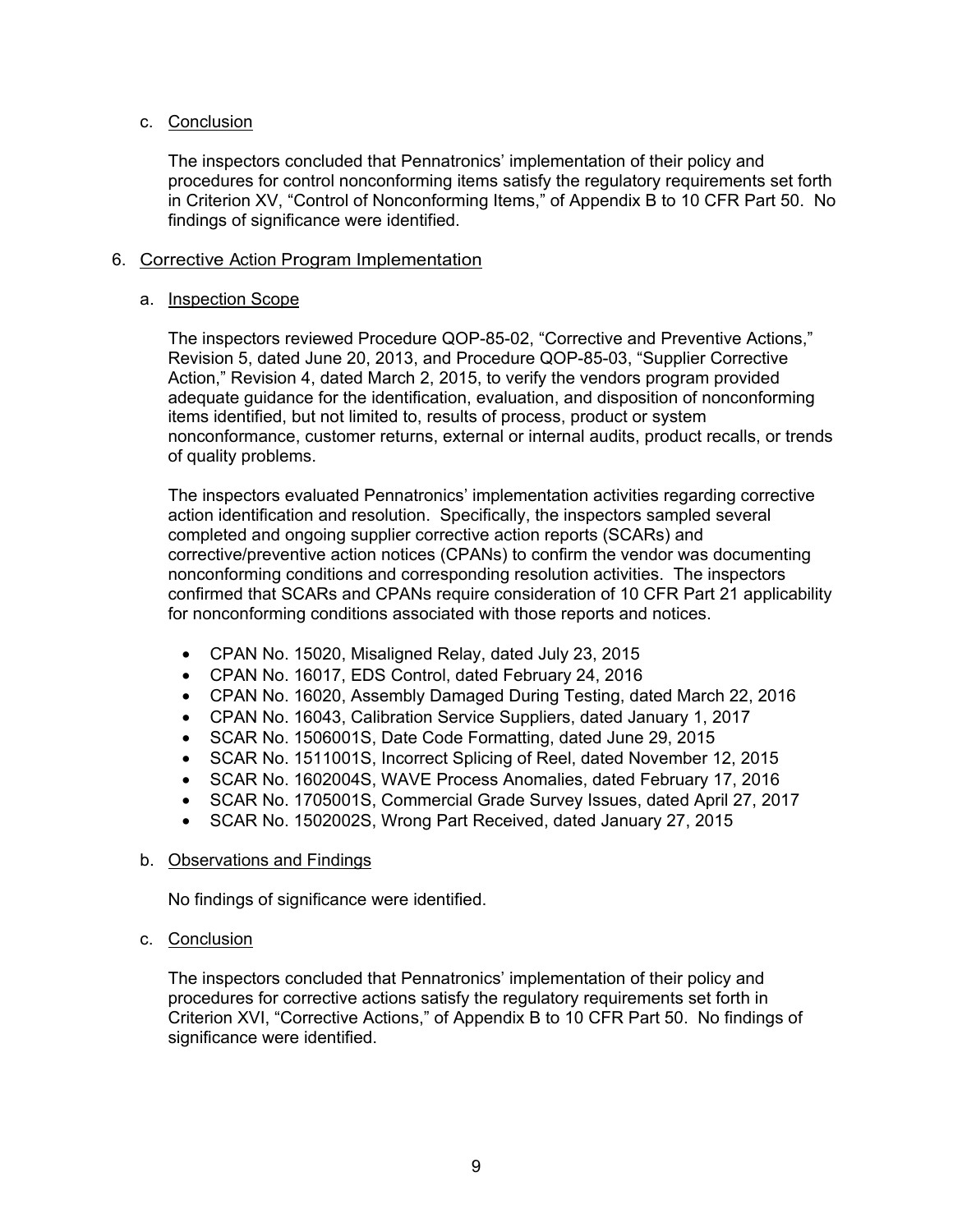### 7. Entrance and Exit Meetings

On July 10, 2017, the inspectors presented the inspection scope during an entrance meeting with Mr. Charles Elias, Quality Manager, Pennatronics, and other Pennatronics personnel. On July 13, 2017, the inspectors presented the inspection results during an exit meeting with Mr. Charles Elias, Quality Manager, Pennatronics, and other Pennatronics personnel.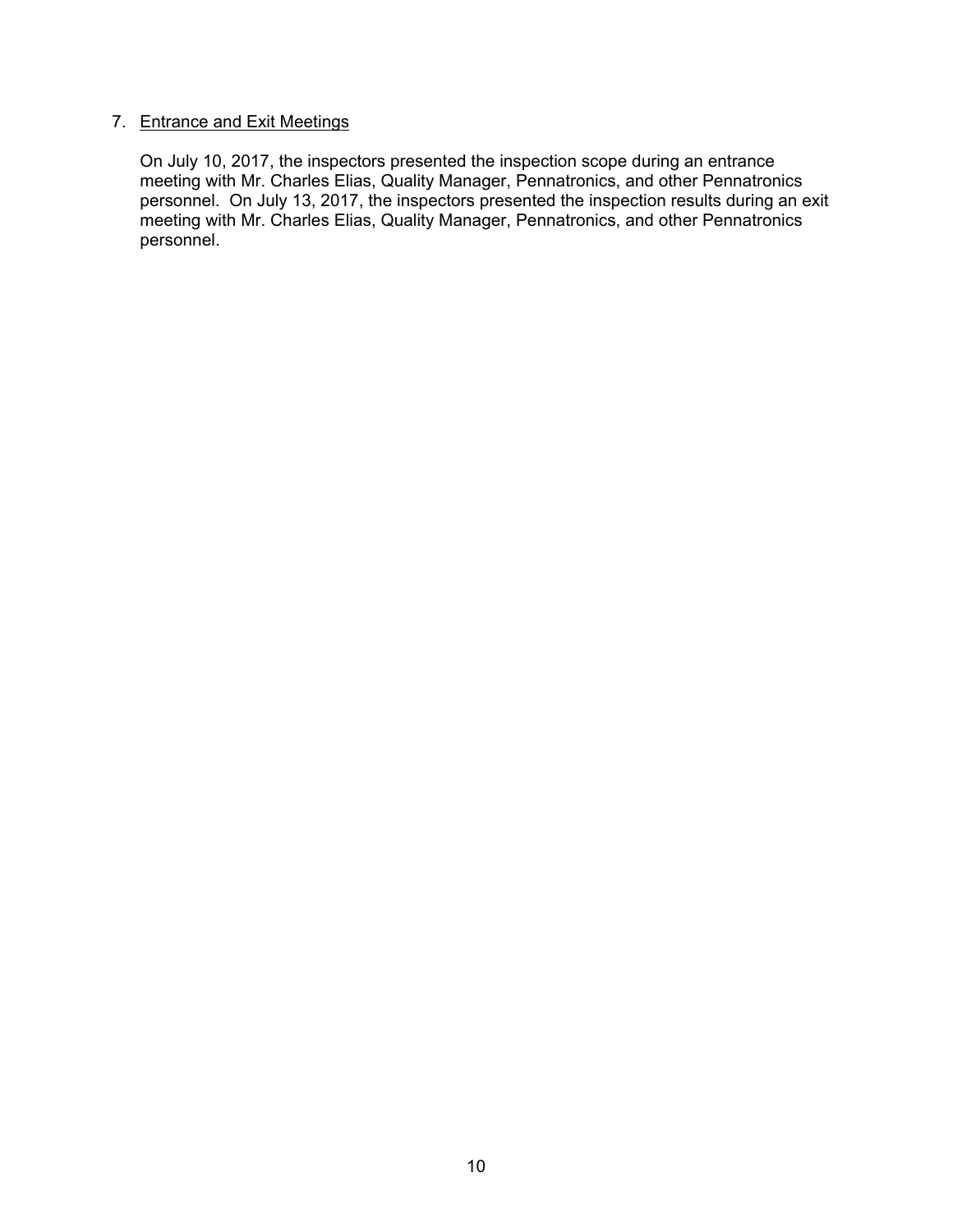## **ATTACHMENT**

| <b>Name</b>             | <b>Affiliation</b> |   | <b>Exit</b>  | <b>Interviewed</b> |
|-------------------------|--------------------|---|--------------|--------------------|
| <b>Charles Elias</b>    | Pennatronics       | X | X            | X                  |
| David Spehar            | Pennatronics       |   | X.           | X                  |
| Jason Emes              | Pennatronics       | X | $\mathsf{X}$ | X                  |
| <b>Stephen Parfitt</b>  | Pennatronics       | X |              |                    |
| Ian Mihalo              | Pennatronics       | X | X            | X                  |
| Ivan Ivanov             | Pennatronics       | X | X            | X                  |
| <b>John Burrell</b>     | Pennatronics       |   |              | X                  |
| Jim Dillinger           | Pennatronics       |   |              | X                  |
| Jane Guthrie            | Pennatronics       |   |              | X                  |
| <b>Bill Boger</b>       | Pennatronics       |   |              | X                  |
| <b>Rick Craig</b>       | Pennatronics       |   |              | X                  |
| <b>Stan Clish</b>       | Pennatronics       |   |              | X                  |
| Louis lannotta          | Pennatronics       |   |              | X                  |
| Donna Secleter          | Pennatronics       |   |              | X                  |
| Kevin Cyr               | Pennatronics       |   |              | X                  |
| <b>Heith Kuty</b>       | Pennatronics       |   |              | X                  |
| <b>Greg Galletti</b>    | <b>NRC</b>         | X | X            |                    |
| Lisa Castelli           | <b>NRC</b>         | X | $\mathsf{X}$ |                    |
| Aaron Armstrong         | <b>NRC</b>         | X | X            |                    |
| <b>Philip Natividad</b> | <b>NRC</b>         | X | X            |                    |

## 1. PERSONS CONTACTED AND NRC STAFF INVOLVED:

### 2. INSPECTION PROCEDURES USED:

IP 43002, "Routine Inspections of Nuclear Vendors," dated July 15, 2013

IP 43004, "Inspection of Commercial-Grade Dedication Programs," dated January 27, 2017

### 3. LIST OF ITEMS OPENED, CLOSED, AND DISCUSSED:

| <b>Item Number</b> | <b>Status</b> | $T$ ype | <b>Description</b> | <b>Applicable ITAAC</b> |
|--------------------|---------------|---------|--------------------|-------------------------|
| None               | N/A           | N/A     | N/A                | N/A                     |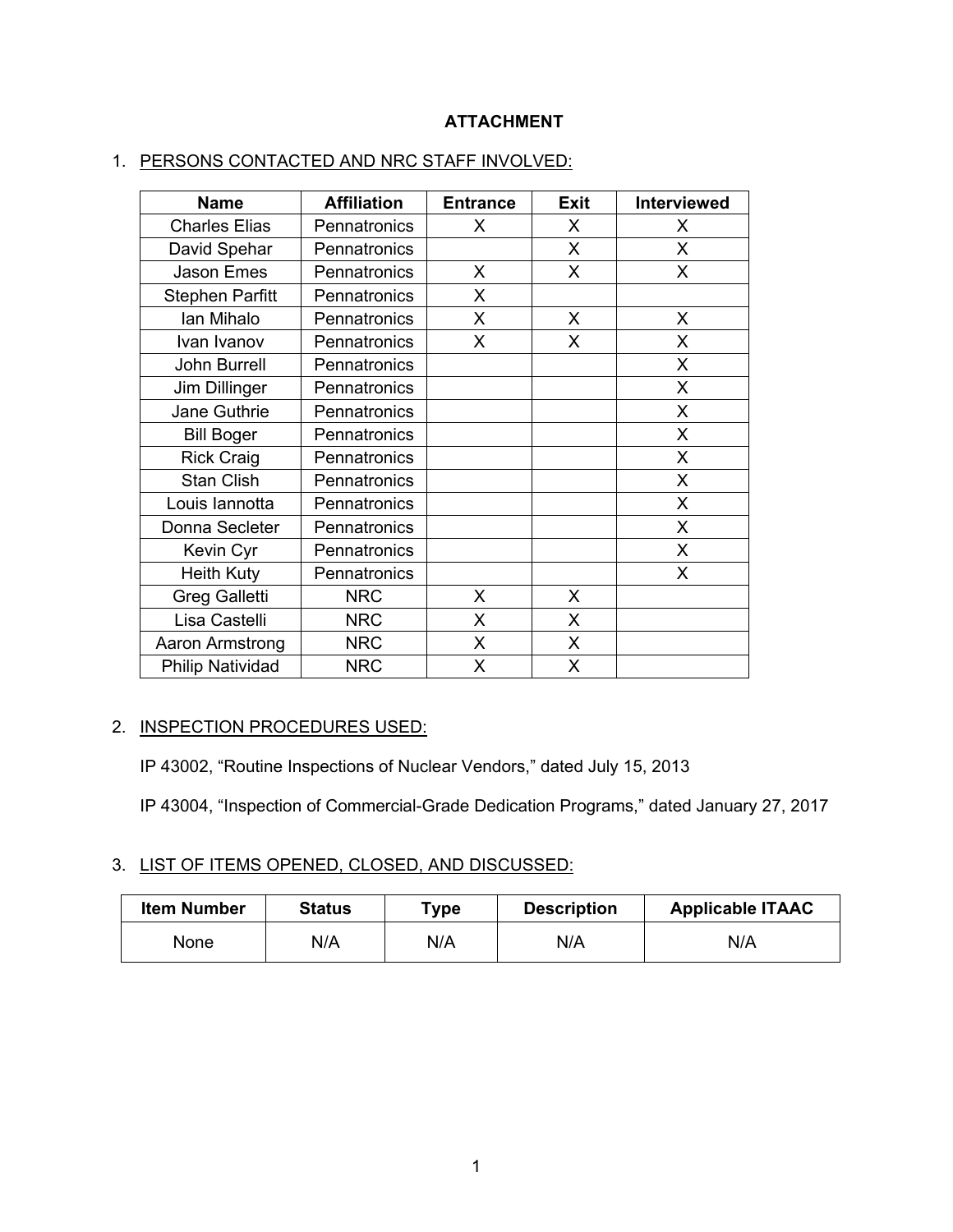## 4. DOCUMENTS REVIEWED:

## **Procedures**

- QSP-201, "Quality Specification for Procurement, Services Associated with Build-to-Print Printed Circuit Board Assemblies", Revision 7, dated February 2015
- QOP-82-04," In-Process, Test and Final Inspection," Revision 14
- QOP-42-05, "Engineering Deviation," Revision 4, dated December 1, 2011
- QOP-4304-01, "P.O. Procurement Plan", Revision 6, dated February 13, 2015
- QOP-62-01, "Training and Awareness," Revision 8, dated June 27, 2017
- QOP-62-01-1,"Training Roster WI-SMT-241, SMT Inspector," Revision 4, dated June 6, 2016
- QOP-82-04, "In-Process, Test and Final Inspection," Revision 14, dated June 9, 2017
- QOP-82-05, "Inspector Annual Eye Exam," Revision 1, dated November 23, 2010
- QOP-82-05-01, "Eye Exam form," Revision 2, Test Technician, dated January 30, 2017; June 6, 2017; and June 8, 2017
- QOP-83-01, "Control of Nonconforming Part," Revision 13, dated June 8, 2017
- Westinghouse Business Policy BMS-SCM-10, "Administrative Specification for the Procurement of Items and Services 54823", Revision 0.10, dated December 15, 2014

## Purchase Orders

- PO 4500679796, "CIM, Logic/Feedback Y Port", dated October 30, 2015
- PO 4500679796, Change Notice 1, dated June 13, 2017
- PO 4500693984, "Upgraded Undervoltage Driver Board", dated May 19, 2016
- PO 4500693984, Change Notice 001, dated August 15, 2016
- PO 4500706031 Change Notice 002, Line item 25, dated October 26, 2016
- PO 4500706031, Change Notice 002, Certificate of Conformance, lot number 1634401, dated March 21, 2017
- PO 4500706031 Change Notice 002, change notice review form, dated March 14, 2017
- PO 4500706031, "Printed Circuit Card Test Report Assembly 10060d44G01 board," Revision 3, post burn, dated March 20, 2017
- PO 4500717859, "Card, Firing Circuit, dated March 23, 2017
- PO 4500711489, "NAL, Card 7300 Redesigned, Signal Comparator," dated January 16, 2017
- PO 4500630849," CIM base, CIM module, SRNC module and SRNC base, Termination units and Transition panel," dated February 14, 2014

## **Drawings**

- Westinghouse Drawing 3D91161, "Component Interface Module (CIM) Assembly", Revision 4
- Westinghouse Drawing 3D91162, "Component Interface Module (CIM) Base Assembly", Revision 4
- Westinghouse Drawing 2C48022, "CIM Backplane Assembly & Schematic," Revision 12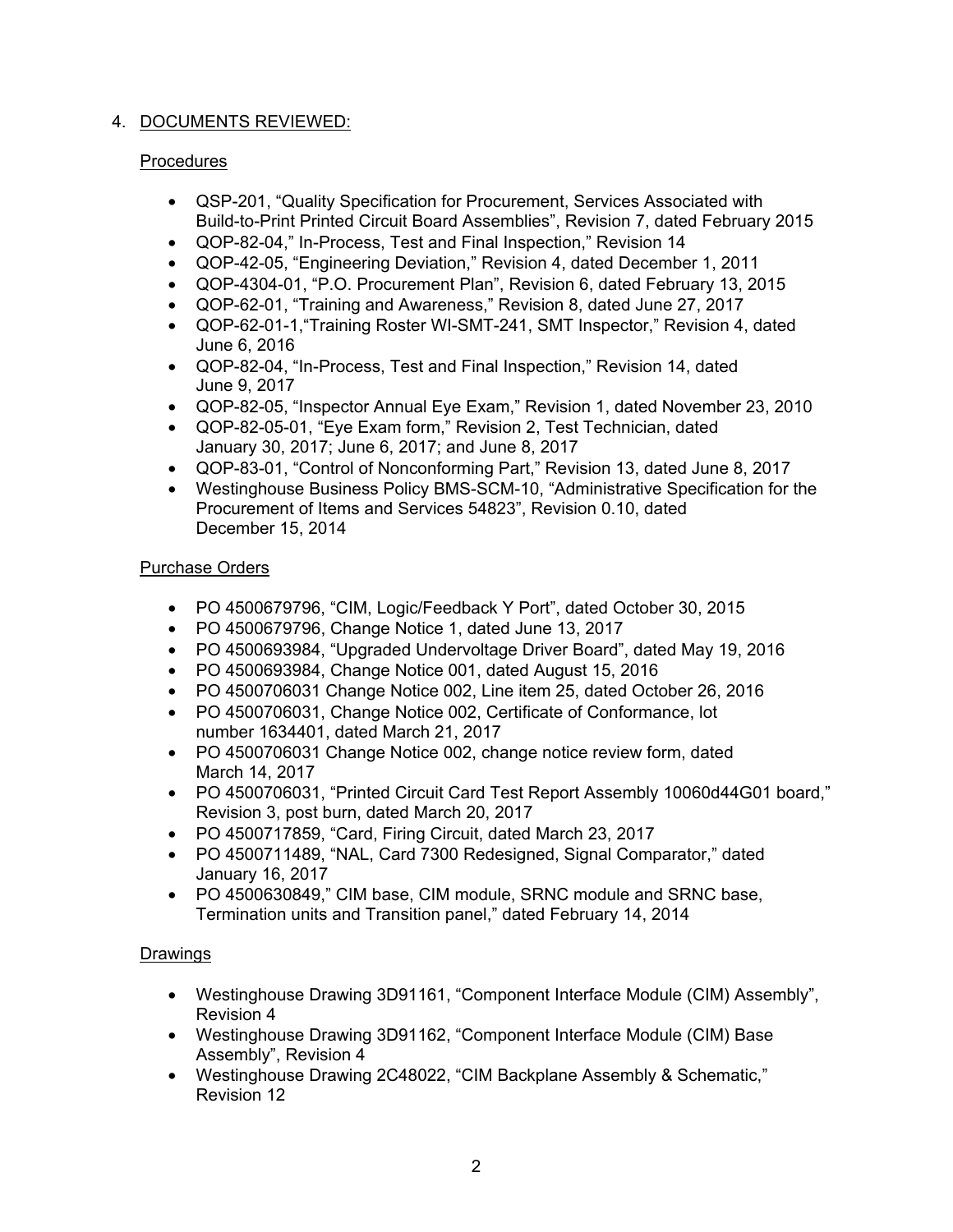- Westinghouse Drawing 2C48631, "Component Interface Module (CIM) Priority Logic Card Assembly and Schematic", Revision 2
- Westinghouse Drawing 2C48632, "Component Interface Module (CIM) Field Interface Card Assembly and Schematic", Revision 2
- Westinghouse Drawing 2C48030, "CIM Backplane Artwork", Revision 4
- Westinghouse Drawing 2C48030, "CIM Backplane Artwork", Revision 3
- Westinghouse Drawing 2C48030, "CIM Backplane Artwork", Revision 2
- Westinghouse Drawing 2C48635, "Component Interface Module (CIM) Field Interface Card Artwork", Revision 1
- Westinghouse Drawing 2C48635, "Component Interface Module (CIM) Field Interface Card Artwork", Revision 0
- Westinghouse Drawing 3D91485, "Undervoltage Driver Board Artwork", Revision 6
- Westinghouse Drawing 6D30350, "Under Voltage Driver Board Assembly Index", Revision 9
- WEC DWG 5105-20000, "Component Interface Module (CIM) Assembly," Revision 10
- WEC DWG 5105-10000, "Safety Remote Node Controller (SRNC) Assembly Drawing," Revision 5
- WEC DWG 5105-10000, "Safety Remote Node Controller (SRNC) Assembly Drawing," Revision 4
- WEC DWG 5105-31100, "Component Interface Module (CIM) Baseplate PCB Assembly," Revision 3
- WEC DWG 5105-31100, "Component Interface Module (CIM) Baseplate PCB Assembly," Revision 4
- WEC DWG 5105-31100, "Component Interface Module (CIM) Baseplate PCB Assembly," Revision 5
- WEC DWG 5105-20300, "Component Interface Module (CIM) Output PCB Assembly," Revision 5
- WEC DWG 5105-20300, "Component Interface Module (CIM) Output PCB Assembly," Revision 6
- WEC DWG 5105-20300, "Component Interface Module (CIM) Output PCB Assembly," Revision 7
- WEC DWG 2C48498, "CIM/SRNC Final Assembly," Revision 15

## Travelers and Work Instructions

- Assembly Traveler for WO 0020038063, Lot Number 1611206, "CIM Command PCBA 5105-20100G01," Revision 7
- Assembly Traveler for WO 0020037017, Lot Number 1605608, "CIM Input PCBA 5105-20200G01," Revision 6
- Assembly Traveler for WO 0020037016, Lot Number 1605312, "CIM Output PCBA 5105-20300G01," Revision 7
- Assembly Traveler for, WO 0020037013, Lot Number 1604908, "SRNC Command PCBA 5105-10100G01," Revision 7
- Assembly Traveler for Work Order 020037567, "3D91162G01, CIM BASE MODULE ASSEMB"
- Doc. Number 940-0010678-MI4501, "3D91162G01 CIM Base Assembly," Revision 4, dated July 18, 2013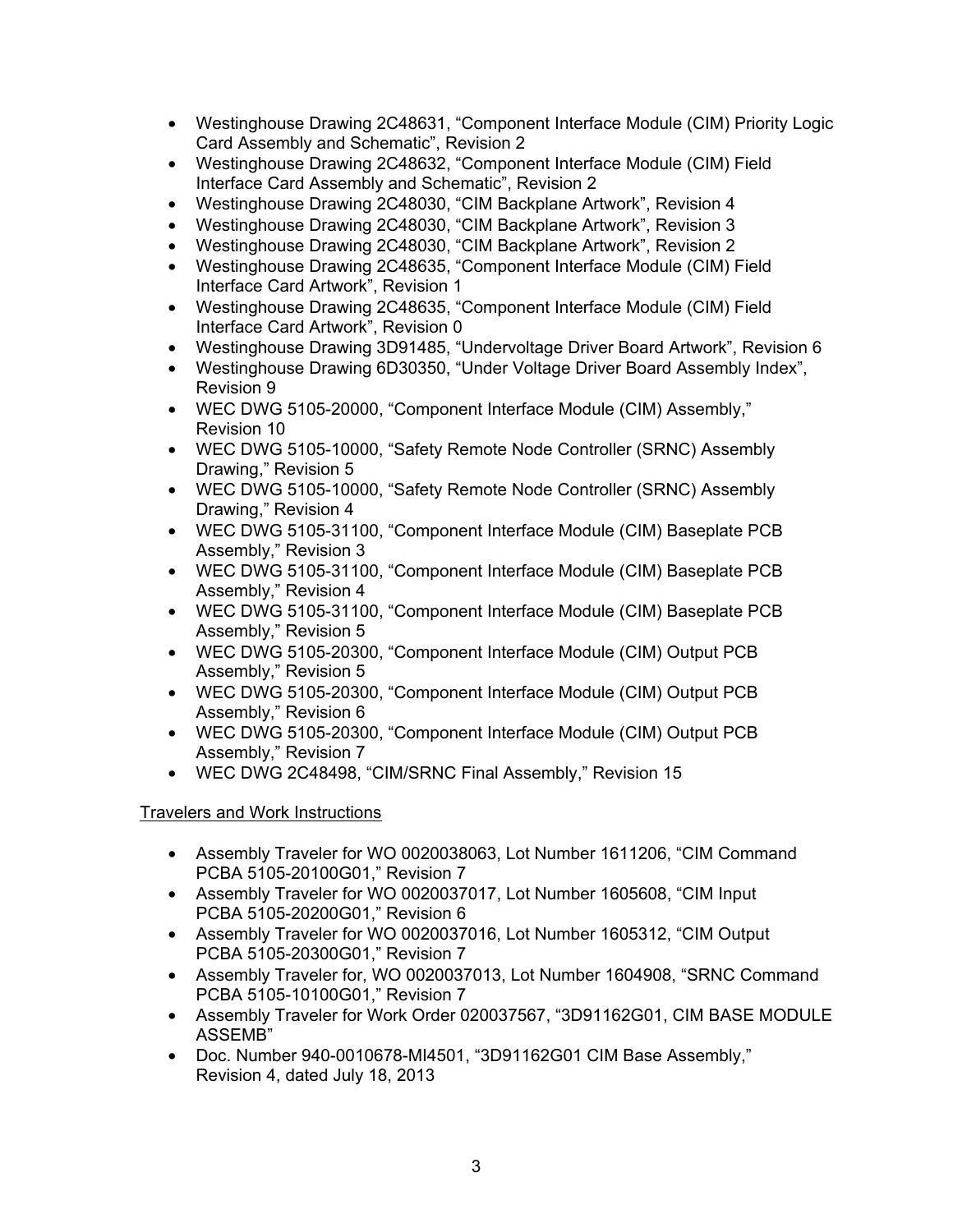- Doc. Number 940-0010678-QC01, "Final Inspection", Revision 4, dated July 18, 2013
- Assembly Traveler for Work Order 0020037660, "2C48631G02, CIM PRIORITY LOGIC, YPOR"
- Work Instruction SMT-103, "SMT Feeder Component Verification", Revision 14, dated March 21, 2017
- Doc. Number 940-0020401-MI1502, "SMT Verification Bottom", Revision 2, dated March 11, 2015
- Doc Number 940-0020401-MI1504, "SMT Verification Top", Revision 2, dated March 11, 2015
- Doc Number 940-0020401-QC03, "Final Inspection", Revision 2, dated March 17, 2015
- Assembly Traveler for Work Order 0020038787, "6D30350G01, UNDER VOLTAGE DRIVER B", date completed August 30, 2016
- Doc. Number 910-0011645-MI4001, "Second Op", Revision 9, dated December 10, 2010
- Doc. Number 910-0011645-FT01, Functional Test Procedure "6D30350G01 Under Voltage Driver (UVD)", Revision 9-2, dated September 14, 2011
- Doc. Number 910-0011645-QC03, Revision 9
- SMT-241, "NIS NXR-1525 X-Ray Work Instruction," Revision 2, dated May 20, 2016
- WI-SMT-41, "NIS NXR-1525 X-Ray Working Instruction," Revision 2, dated May 20, 2016
- Doc. Number SMT-103, "SMT Feeder Component Verification", Revision 14, dated March 21, 2017
- Doc. Number SMT-235, "Panasonic CM602-L Intelligent Tape Feeder Set-up and Operation", Revision 1, dated July 28, 2010
- Doc. Number SMT-232, "Panasonic CM602 Set-Up", Revision 1, dated June 26, 2014
- Work Order# 0020041266, "10060D44G01, Firing Circuit Cards, ROD" Revision 3
- Doc # 910-0014637-MI3001, "NAL 6D30818G0" Revision 7
- Work Order# 0020040601, "6D30818G07, 7300 NAL (Signal Comparator, Rod)," Revision 7
- Assembly ID 910-0020688, CIM base, 2C48498G02 Revision 15, dated March 29, 2016
- Work Order #0020039992, lot number 1634401, "Assembly Traveler," dated March 21, 2017

## Miscellaneous Documentation

- Change Notice Review Form for PO 4500679796, Change Notice 1, dated June 15, 2017
- PO 4500693984 package: First Article Dimensional Report, Purchase Order 20039627, Date Code 1552
- Test Specification 1TS2960, "SSPS Vintage Systems Under Voltage Driver Board 6D30350G01/G02 Configuration Procedure For Manufacturing and Repair," Revision 2, Section 4 data sheet: "Under Voltage Driver Board Configuration Data Sheets", for Serial Numbers P1628009, P1628010, and P1628011 (Order Number 4500693984, dated August 22, 2016)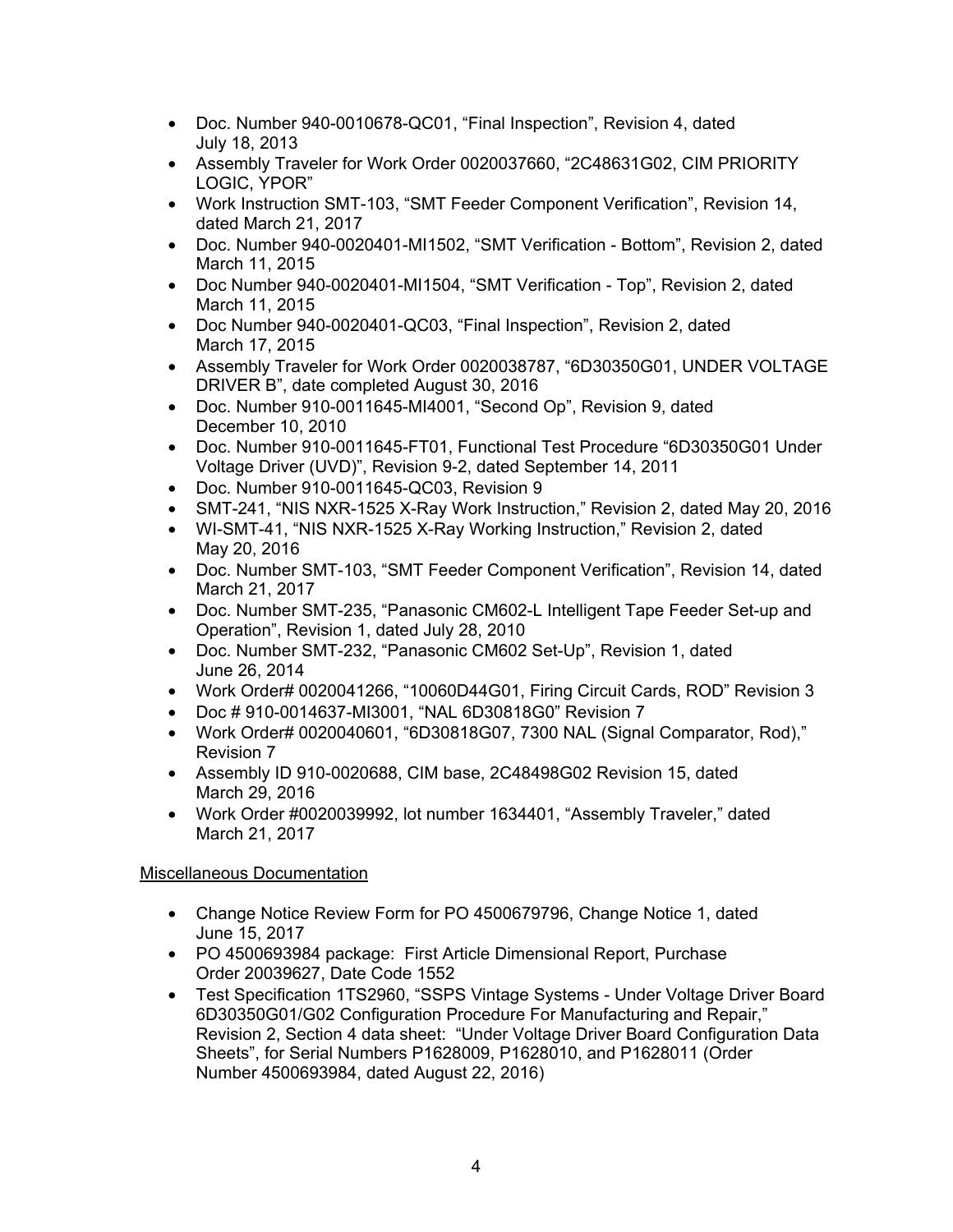- Test Specification 1TS2998, "SSPS Vintage Systems Under Voltage Driver Board 6D30350G01/G02 Functional Test Procedure For Manufacturing and Repair," Revision 5, section 11 "Test Data Sheets - Pre 100 Hours Burn-In"
- Commercial Dedication Instruction CDI-3193, "Under Voltage Driver Board 6D30350 when supplied as spare parts", Revision 5, dated October 20, 2014
- CDI-3193 Dedication Data Sheet, PO 4500693984, Serial Number P1628009
- CDI-4058, "Services associated with build-to-print printed circuit board assemblies," Revision 8, dated July 10, 2013
- WEC QR-16-666, "Quality Release and certificate of conformance for component interface module base," Revision 0, dated March 29, 2016
- WEC QR-16-381, "Quality Release and certificate of conformance for Safety Remote Node Controller Base," Revision 0, dated February 26, 2016
- Pennatronics CofC for W003 #03356~W003 #03375, W003 #03438~W003 #03477, W003 #03488~W003 #03492, dated March 24, 2016
- Viasystems CofC for Part no. 3015-033, Revision 3, dated January 22, 2016
- Pennatronics CofC for Safety Remote Node Controller Base W002 #03002 ~ W002 #03066, W002 #03068, W002 #03069, dated March 24, 2016
- Part 3015-033 Electrical Tests results, Revision 3, dated January 20, 2016
- CIM Baseplate Functional Test Procedure, Revision 1, date March 16, 2016
- ICP-A-610, "Acceptability of Electronic Assemblies Certified IPC Specialist," Serial No. 610MS 3855226598
- 940-0024816-QC03, "X-Ray Inspection R100NA Host Board," Revision 4
- 940-0020739-QC03, "X-Ray Inspection SRNC 5105-10100G01," Revision 7
- 940-0020739-QC03, "CIM Command 5105-20100G01," Revision 7
- 9400-0020810-CT01, "In-Circuit Test Procedure Sonix Main ICT," Revision 15, dated January 15, 2015
- EDR 0916, "Engineering Deviation Request 0916," dated March 14, 2017

## Nonconformances

- Pennatronics NCMR 8801, "CIM/SRNC Front Cover 14GA, REV2," December 11, 2016
- Pennatronics NCMR 8802, "CIM/SRNC Front Cover 16GA, REV2," December 11, 2016
- Pennatronics NCMR 8803, "CIM/SRNC Baseplate Guide Bar," December 11, 2016
- Pennatronics NCMR 8804, "CIM/SRNC Rear Cover 14GA, REV2," December 11, 2016
- Pennatronics NCMR 8805, "CIM/SRNC Gide Bar Brace, 16GA, REV2," December 11, 2016
- Pennatronics NCMR 8806, "CIM/SRNC Baseplate, 0.125", REV2," December 11, 2016

## Calibration Records

- Recorder calibration ID: PTC MRC-5000-2 expires April 30, 2018
- Oven temperature calibration ID: PTC 0706000006 expires April 30, 2018
- LCR meter calibration ID: PTC099-11-10161 expires August 7, 2018
- Fluke 8845A, S/N 1638002, expires March 31, 2018
- Excelon Generation CofC #0011015121 Digital Caliper, dated March 2, 2017